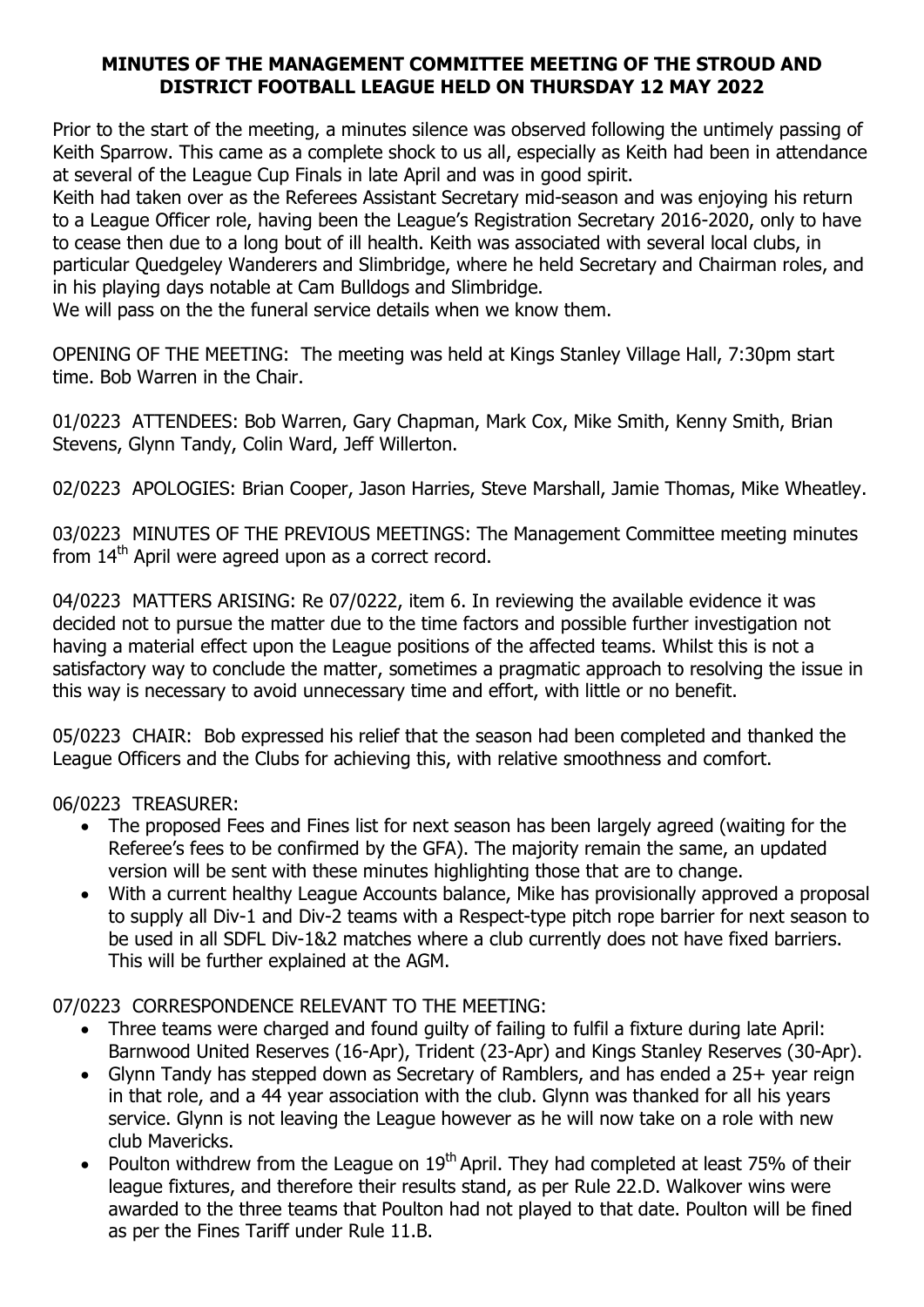- In light of Poulton's withdrawal, Brian Cooper has stepped down from the Management Committee.
- SB Galacticos and North Nibley have advised that they will not be participating in the 2022- 23 season, and will therefore withdrawal at the AGM. There is no fine to be applied as both teams completed their season and gave notice prior to the deadline.
- An email received from Robinswood Athletic in relation to another team playing possible ineligible players and general unsportsmanlike behaviour is to be investigated. Similar to the paragraph above in Matters Arising, this will have no material effect upon promotion or relegation matters, so will be looked at in due course.
- Referee Joe Riley attended the League Cup fixture, Painswick 3rds y Ramblers Reserves on  $12<sup>th</sup>$  April, but the match had been postponed the previous evening. This is a League error and Joe is to be paid his full match fee and travel expenses of £30 by the League.

### 08/0223 REFEREES SECRETARY:

 As previously advised, the Referees match fee and travel expenses have been reviewed by the GFA and their proposals to the GFA board will see the fees in our league rise to £32 match fee + 40p per mile travel costs. Although this has not been officially adopted yet, if these are the new rates, then we will need to increase our maximum fee that can be claimed from £40 to £45 (32.5 miles) or £50 (45 miles). It was agreed that to allow Colin Ward the flexibility to appoint referees to matches in all parts of our geographical area, that the £50 option should be set as the limit. This will permit a referee to travel up to a total of 45 miles, although, a majority of referees will still be appointed on a local basis if possible.

09/0223 ASSISTANT SECRETARY, including REFEREES SUPPORT OFFICER

• Nothing significant to report

### 10/0223 REGISTRATION SECRETARY:

 Now that the season has completed, the league will seek to refuse the 2022-23 player registration of Samuel Evans through the GFA process.

# 11/0223 RESULTS SECRETARY:

 A few clubs have been updating details using the Matchday app. The process when using this appears to not permit the adding of Referee marks. This is an issue that clubs may need to be aware of, and will therefore require clubs to enter these marks using the normal Full-Time access.

# 12/0223 DISCIPLINARY OFFICER:

Nothing significant to report

# 13/0223 LEAGUE CUP:

- A huge thank you to Chalford, Gala Wilton, Sharpness, Shortwood United, Stonehouse Town and Tuffley Rovers for hosting the Finals, and to each of the teams that participated in all eleven of them. All were well supported, and apart from one of the Finals, all were either decided by a single goal, or on penalties, showing that the formats and teams involved were highly competitive and well matched.
- The League President, Brian Stevens, and the League Secretary attended all eleven, and the majority of Committee members were able to attend and assist across the Finals.
- Also, a sincere thank you to the 22 separate match officials who gave up their time to officiate across the Finals. All 22 were match officials who regular referee in this league which was good to see, and thanks to Colin Ward for arranging the appointments.
- A charity donation from the League Cup profits from this season is to be carried over to next season due to an outstanding issue with the one from 2019-20.